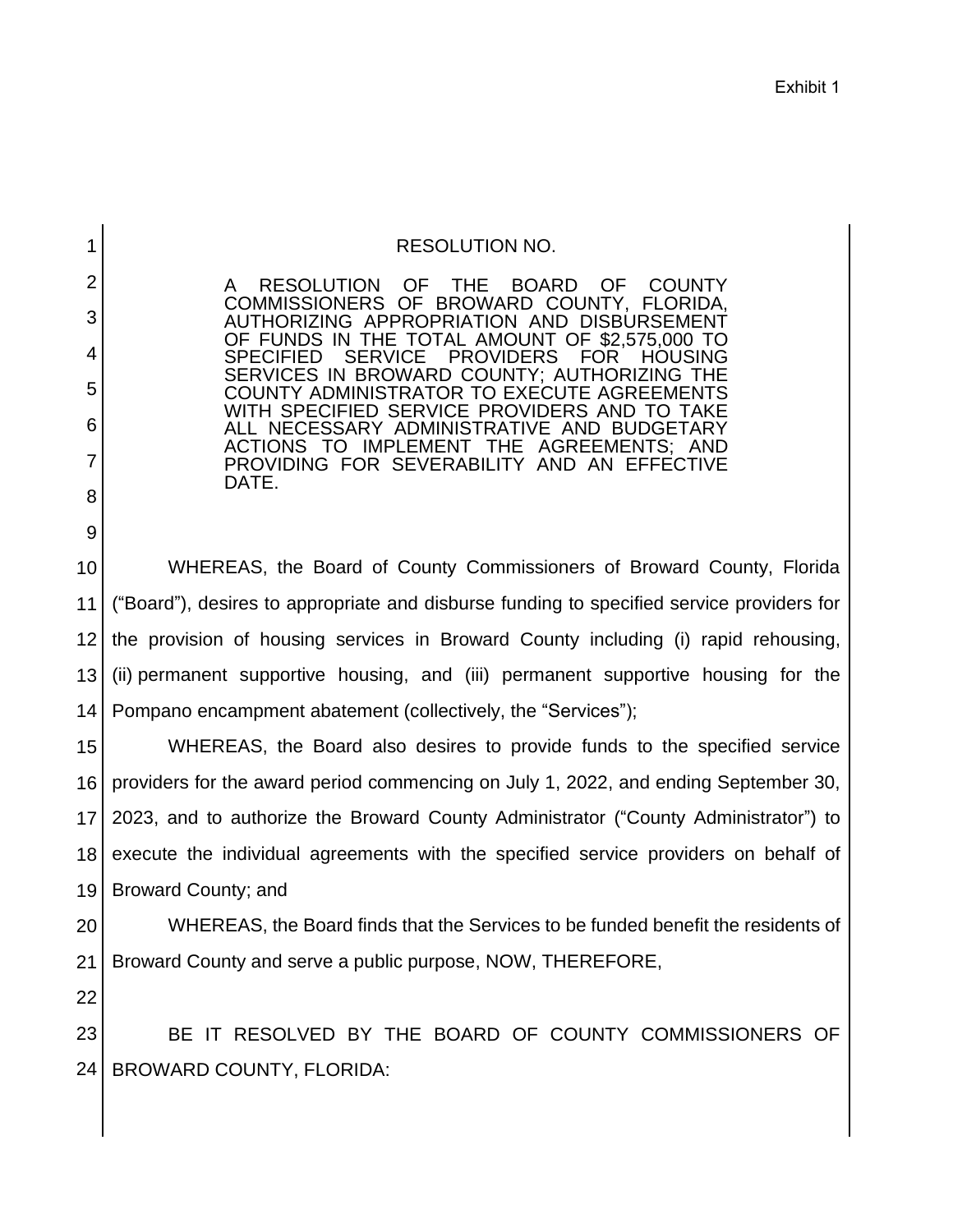1

2

4

5

### Section 1. Authorized Appropriation and Disbursement.

 The Board hereby authorizes appropriation and disbursement of funds in the aggregate amount of Two Million Five Hundred Seventy-five Thousand Dollars 3 (\$2,575,000) to the service providers as set forth in Attachment A.

6

## Section 2. Execution by the County Administrator.

 The County Administrator is hereby authorized to execute new agreements with the service providers identified in Attachment A, for the term commencing July 1, 2022, and ending September 30, 2023, in substantially the same form as the current Board-approved form agreement; and to take all necessary administrative and budgetary actions to implement the agreements. Nothing in this Resolution alters the requirement that agreements be reviewed for legal sufficiency by the Office of the County Attorney before execution. Any material deviations from the applicable Board-approved form agreement must be presented to the Board for approval. 7 8 9 10 11 12 13 14

15

16

# Section 3. Severability.

 If any portion of this Resolution is determined by any court to be invalid, the invalid portion will be stricken, and such striking will not affect the validity of the remainder of this Resolution. If any court determines that this Resolution, in whole or in part, cannot be legally applied to any individual, group, entity, property, or circumstance, such determination will not affect the applicability of this Resolution to any other individual, 17 18 19 20 21 22 group, entity, property, or circumstance.

- 23
- 24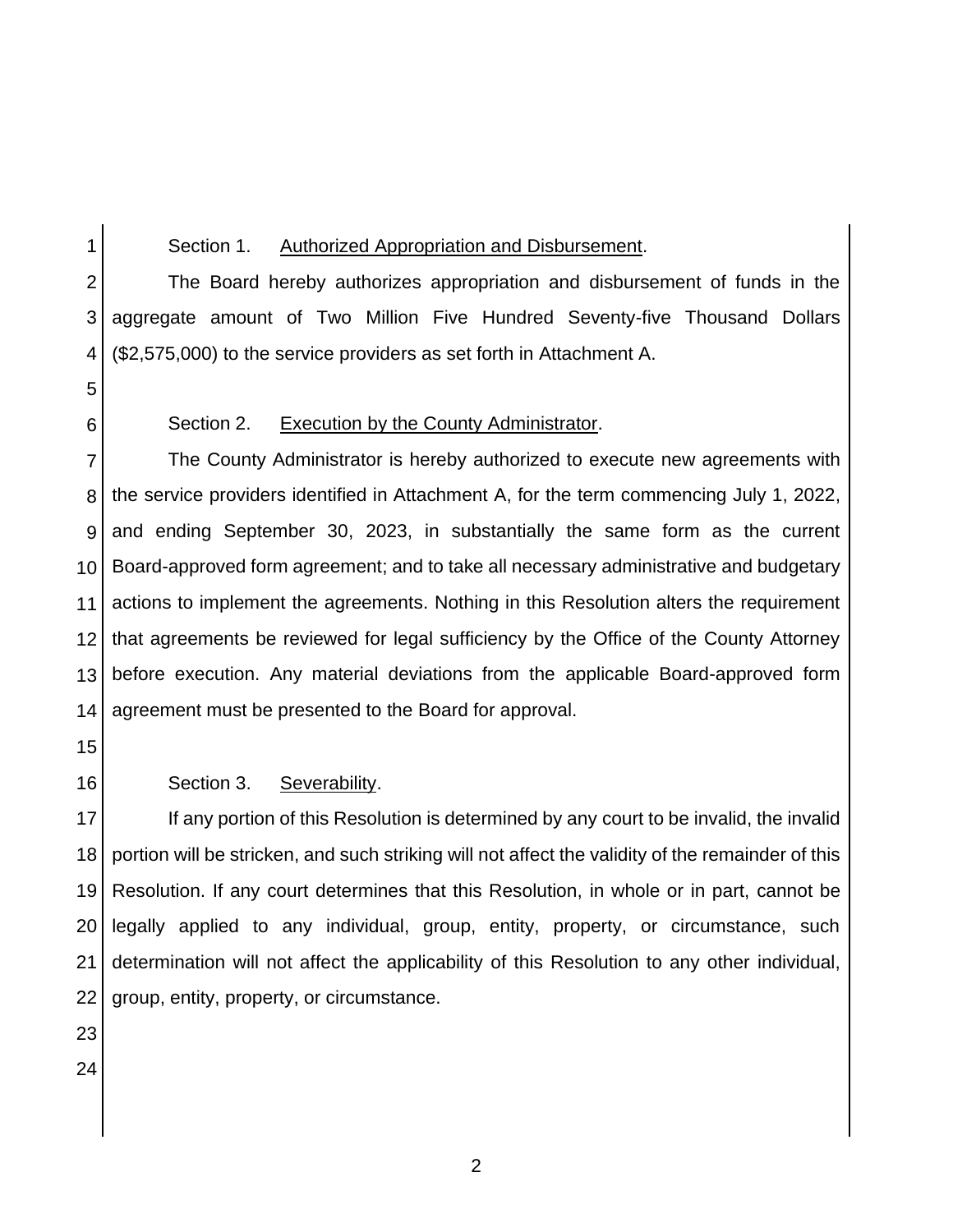| 1              | Section 4.<br><b>Effective Date.</b>                                 |  |  |  |  |  |  |
|----------------|----------------------------------------------------------------------|--|--|--|--|--|--|
| $\overline{2}$ | This Resolution is effective upon adoption.                          |  |  |  |  |  |  |
| 3              |                                                                      |  |  |  |  |  |  |
| 4              | <b>ADOPTED this</b><br>day of                                        |  |  |  |  |  |  |
| 5              |                                                                      |  |  |  |  |  |  |
| 6              | Approved as to form and legal sufficiency:                           |  |  |  |  |  |  |
| 7              | Andrew J. Meyers, County Attorney                                    |  |  |  |  |  |  |
| 8              |                                                                      |  |  |  |  |  |  |
| 9              | 04/21/2022<br>By <u>/s/ Ronald J. Honick, III</u>                    |  |  |  |  |  |  |
| 10             | Ronald J. Honick III<br>(date)<br><b>Assistant County Attorney</b>   |  |  |  |  |  |  |
| 11             |                                                                      |  |  |  |  |  |  |
| 12             | By /s/ Karen S. Gordon<br>04/21/2022                                 |  |  |  |  |  |  |
| 13             | Karen S. Gordon<br>(date)<br><b>Senior Assistant County Attorney</b> |  |  |  |  |  |  |
| 14             |                                                                      |  |  |  |  |  |  |
| 15             |                                                                      |  |  |  |  |  |  |
| 16             |                                                                      |  |  |  |  |  |  |
| 17             |                                                                      |  |  |  |  |  |  |
| 18             |                                                                      |  |  |  |  |  |  |
| 19             |                                                                      |  |  |  |  |  |  |
| 20             |                                                                      |  |  |  |  |  |  |
| 21             |                                                                      |  |  |  |  |  |  |
| 22             |                                                                      |  |  |  |  |  |  |
| 23             | RJH/bh                                                               |  |  |  |  |  |  |
| 24             | FY22 Housing Services Resolution<br>04/21/2022<br>#60070             |  |  |  |  |  |  |

2022.